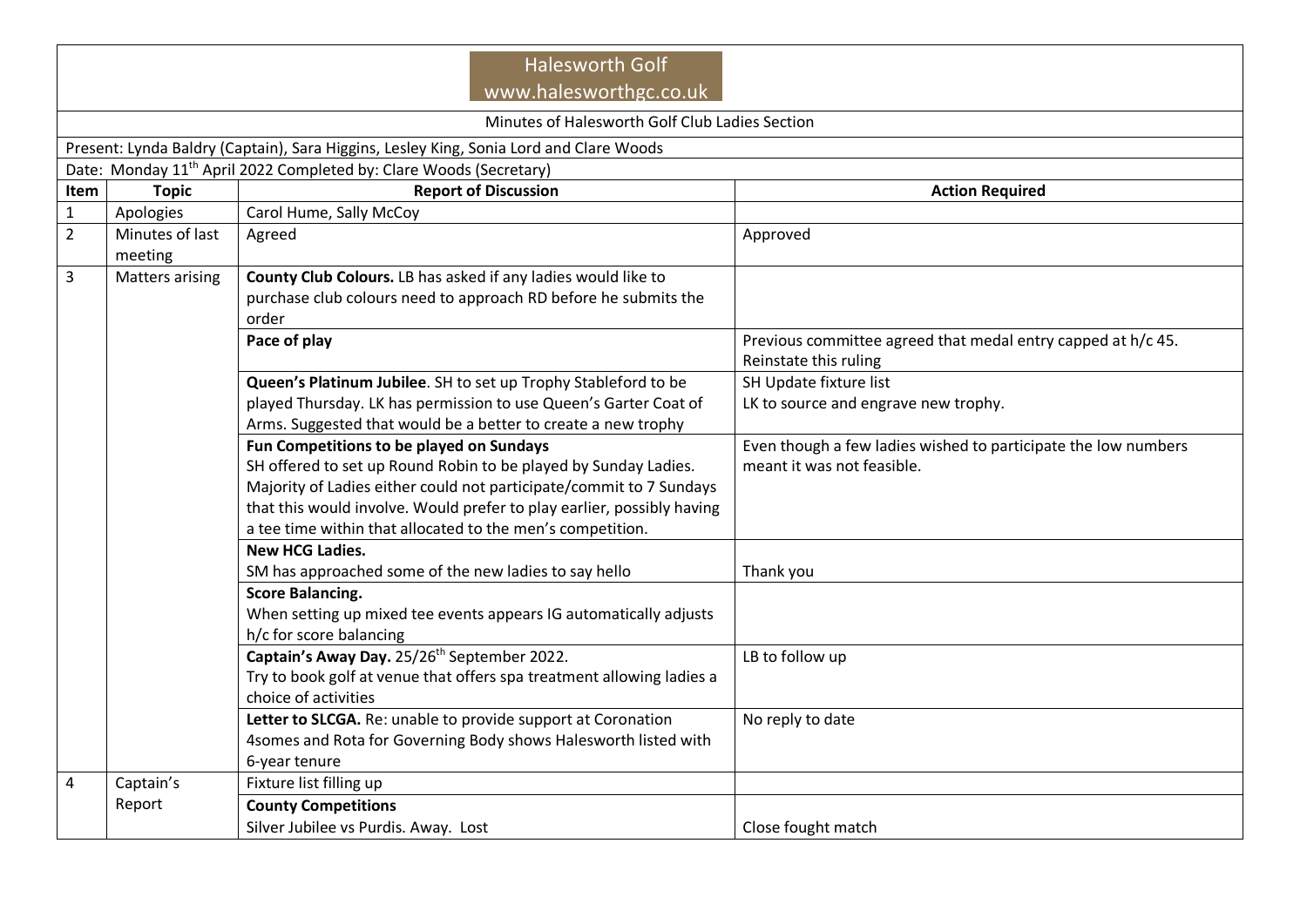|                |                                      | <b>Friendly Competitions</b>                                                                                                               | Matches against Southwold and Seckford to be played later this                                                                             |
|----------------|--------------------------------------|--------------------------------------------------------------------------------------------------------------------------------------------|--------------------------------------------------------------------------------------------------------------------------------------------|
|                |                                      | Vs Felixstowe. Away. Won                                                                                                                   | month. Postponed matches to be rescheduled                                                                                                 |
|                |                                      | Vs Woodbridge. Home. Postponed due to Covid                                                                                                |                                                                                                                                            |
|                |                                      | Vs Fynn Valley. Postponed. Lack of available players                                                                                       |                                                                                                                                            |
|                |                                      | Vs Diss. Home. Won                                                                                                                         |                                                                                                                                            |
|                |                                      | Vs St Audrey's. Home. Postponed due to snow                                                                                                |                                                                                                                                            |
| 5              | Competition<br>Secretary's<br>report | Most of March spent juggling competitions                                                                                                  | Hopefully April will be kinder                                                                                                             |
|                |                                      | Played 4 qualifiers, 2 medals 2 stableford comps as well fun comps                                                                         | Some great scores                                                                                                                          |
|                |                                      | Red nose day. Replaced Captain vs Vice Captain. Cathy Judd (CJ)<br>supplied ladies with delicious red velvet buns                          | Thank you to CJ. Raised £55 from bun sales. Total raised £131.25                                                                           |
|                |                                      | Winter League Gala day held at Gorleston. Several Halesworth Ladies<br>entered.                                                            | Halesworth rostered to organise Winter League 2023/2024                                                                                    |
|                |                                      | <b>Marie Curie</b><br>Fixture list shows Sunday played as Stableford and Thursday medal                                                    | Thursday changed to medal enabling ladies to enter first summer<br>eclectic card. No impact on ladies as all monies go towards the charity |
| 6              | Handicap                             | Valley course member, Louise Crisp (LC), has incorrect h/c. IG shows                                                                       | LK raised ticket to resolve problem                                                                                                        |
|                | Secretary's                          | 'Error connecting to WHS platform'. LC had mistakenly been allowed                                                                         | LC informed in future can only enter competitions on Blyth course if                                                                       |
|                | Report                               | to enter Captain's Drive In. Thought she was member of Blyth                                                                               | she becomes 18-hole member                                                                                                                 |
|                |                                      | course.                                                                                                                                    |                                                                                                                                            |
|                |                                      | <b>Stroke play competitions:</b>                                                                                                           | Agreed that ladies:                                                                                                                        |
|                |                                      | Researching local rules agreed by previous committees shows                                                                                | With a course handicap 45 (HI 40.6-41.4) or less play off full h/c                                                                         |
|                |                                      | resolution that medals be capped at h/c 45. Discussion followed                                                                            | Ladies with course $h/c > 45$ are capped at 45                                                                                             |
|                |                                      | how to include ladies with h/c above 45 with respect to:                                                                                   | Higher h/c can enter medal but are encouraged to play at end of field                                                                      |
|                |                                      | encourage those intimidated by medal play, golfers who struggle                                                                            | Offer ladies option of general play card if not competing in medal                                                                         |
|                |                                      | with stableford scoring will find stroke play easier, golfers who might<br>be discouraged by high score on one or two holes. Could improve |                                                                                                                                            |
|                |                                      | the pace of play                                                                                                                           |                                                                                                                                            |
|                |                                      | <b>Summer Eclectic:</b>                                                                                                                    |                                                                                                                                            |
|                |                                      | First qualifier was played 3/4/22. Not sure if scores valid, possibility                                                                   | See item 9 below                                                                                                                           |
|                |                                      | of <minimum entries.<="" number="" of="" td=""><td></td></minimum>                                                                         |                                                                                                                                            |
|                |                                      | Ladies have requested general play cards be accepted for first card                                                                        | Rules state must be qualifier. Request denied. Next available qualifier                                                                    |
|                |                                      | to count                                                                                                                                   | Marie Curie, 21/4/22,                                                                                                                      |
|                |                                      | Winter eclectic 21/22                                                                                                                      | Winner: Judith Bedwell, runner up: Rita Fossey                                                                                             |
|                |                                      | Player of the Year Trophy.                                                                                                                 |                                                                                                                                            |
|                |                                      | IG has automatic calculation. Not working. Is calculated manually.                                                                         | Program works for men's section. LK to seek advice to resolve issue                                                                        |
| $\overline{7}$ | Treasurer's                          | Current Account balance as at 8/4/22 - £2587.03                                                                                            | Since the last meeting there have been receipts of £280                                                                                    |
|                | Report                               | Deposit Account balance as at 8/4/22 - £505.60 (£0.01 interest                                                                             |                                                                                                                                            |
|                |                                      | added)                                                                                                                                     |                                                                                                                                            |